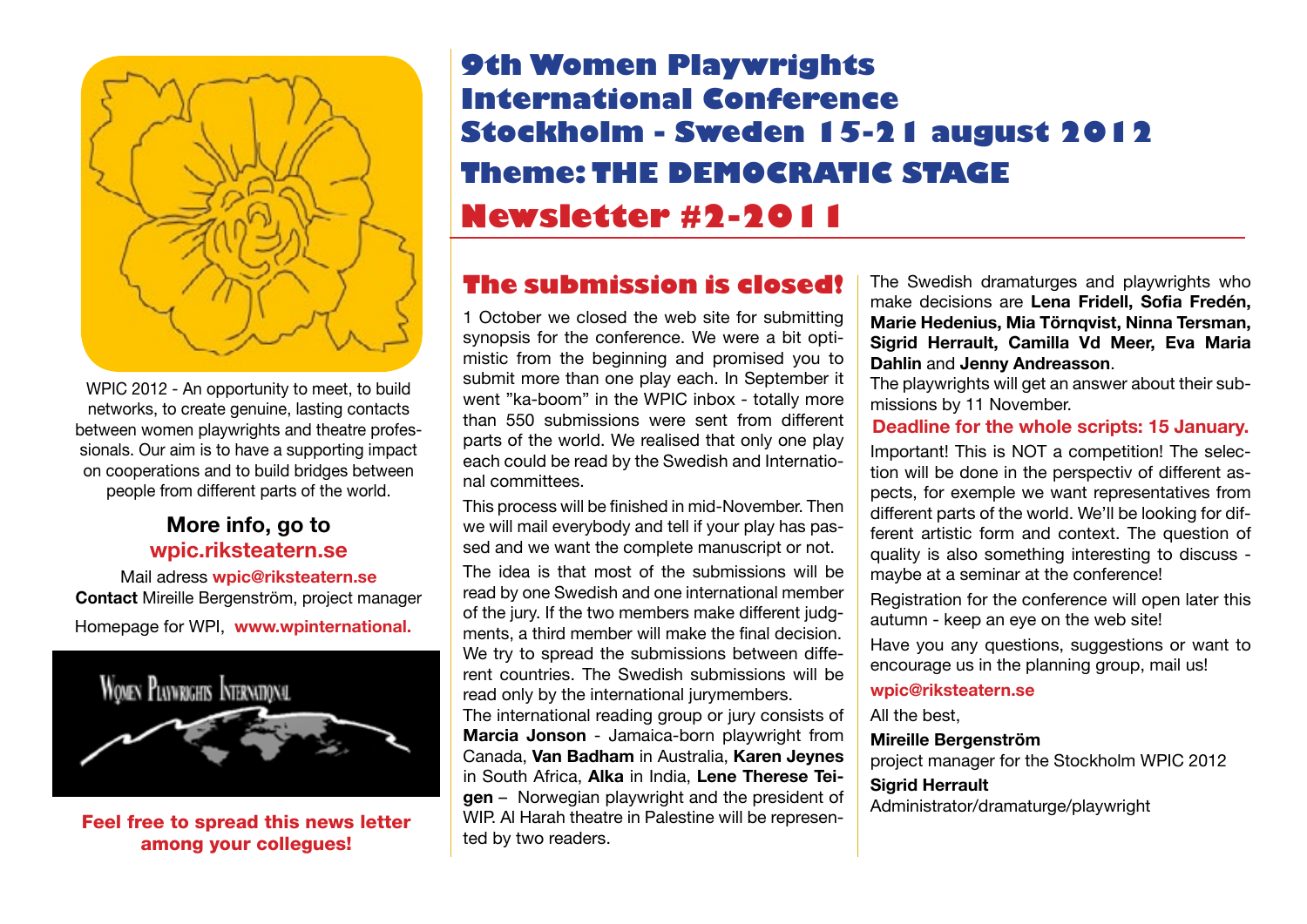

## *Hello all WPI-members – and you who are about to join us!*

#### **Stockholm next!**

Now there is less than a year left until we meet in Stockholm/Sweden! I look forward to a week filled with many interesting acitivities, being the result of preparations which have taken place since we met in Mumbai/India in november 2009. It is a pleasure to collaborate with project manager Mireille Bergenström and her WPIC group at the National Touring Theatre in Sweden, and I am sure our 2012 Conference really will be worth visiting!

WPI was founded in 1988 and held its first conference in Buffalo, New York, USA. Two hundred women from over 30 countries were in attendance. Since then, women playwrights have gathered in Canada, Ireland, Greece, Australia, the Philippines, Indonesia and India. The 9th conference will be held 2012 in Stockholm, Sweden.

#### **The Management Committee**

At every WPI Conference we elect the WPI Management Committee for the next three years. In Mumbai I was elected along with **Malou Jacob**,The Phillipines, **Linda Parris-Bailey**, USA, **Karen Jeynes**, South Africa, and **Marcia Johnson**, Canada. **Catherine Fitzgerald**, Australia, is head of our web-group.

Being from Norway, the nabour country of Sweden, I'm deaply involved in the planning of the Stockholm Conference. Last spring I was appointed President of WPI. I thank my good collegues in the Management Committe for their confidence.

#### **Call for proposals for the 2015 WPIC closed**

We had a fantastic time in Mumbai. Conference director Jyoti Mhapsekar and her helpers made the Conference 2009 unforgettable – so the expectations are high for Sweden! We have now closed the call for proposals for the conference in 2015. We did receive a very interesting proposal from South Africa, Cape Town. Karen Jeynes, member of the Management Committee, is working towards 2015, and I hope we will be able to announce South Africa.

#### **The submitted Plays**

In the next few months a Swedish reading group and an WPI/international reading group will work with selecting the plays which will be presented at the confrence. 1st of october was the last chance to submit a synopsis. We've got some 500!

#### **WPIC support**

We will work as fast as possible with the selection of plays, as we all know the need for time to apply for travel grants – for those of us who live in countries where we actually can apply for support.

The writers Guild of Norway has genereously donated USD 35 800 to a travel fund for WPI-members in underreprestented regions with no possibility to apply for travel grants. We hope for more money in the fund by the time we can announce these travel grants!

I also want to express my gratefulness to The Writers Guild of Norway for sponsoring my trips to Stockholm.

All the best, **Lene Therese Teigen** *WPI President*